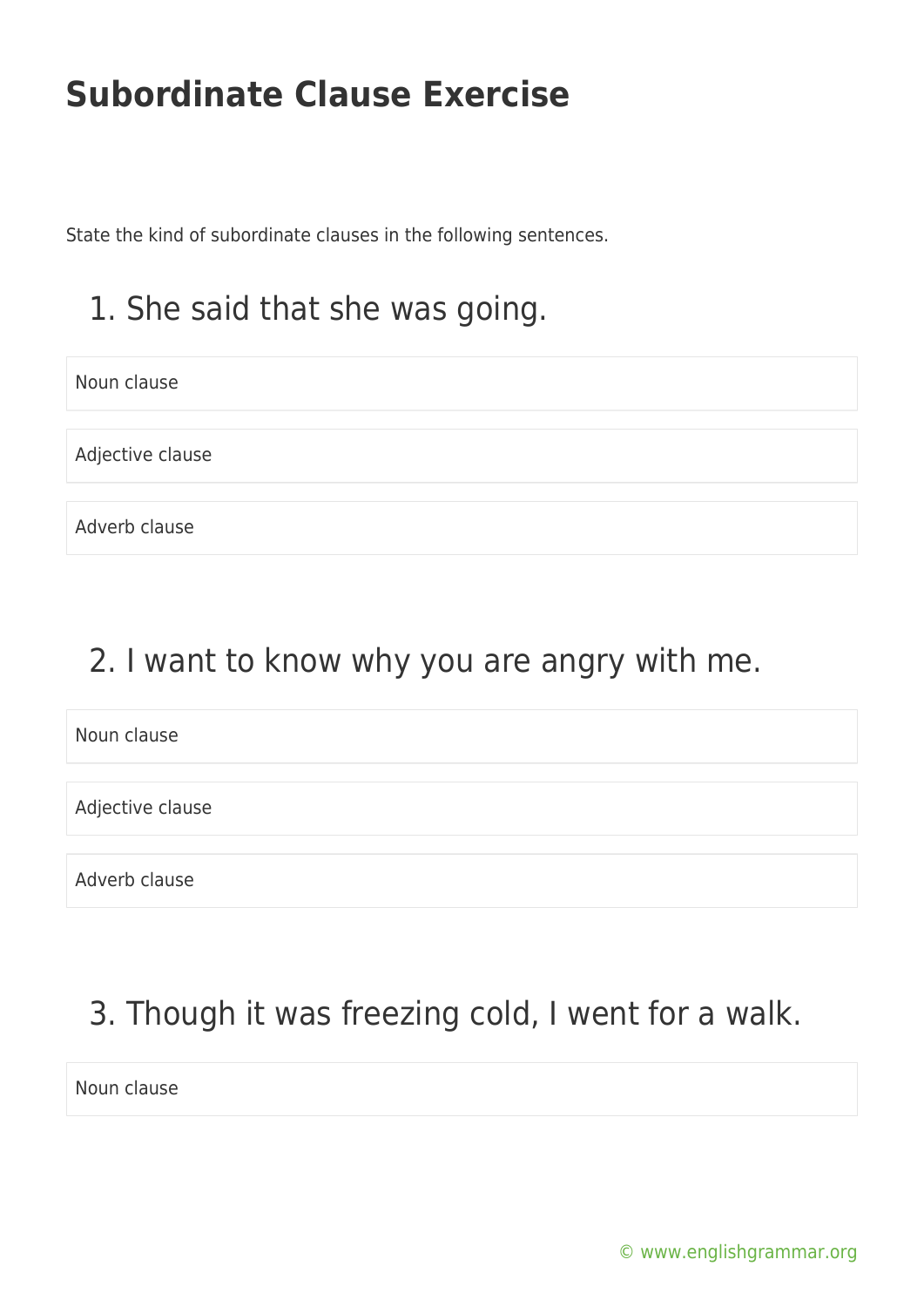Adjective clause

Adverb clause

#### 4. Because she was angry, I just ignored her.

Noun clause

Adjective clause

Adverb clause

#### 5. We haven't decided the question of whether we should move to a bigger home.

Noun clause

Adjective clause

Adverb clause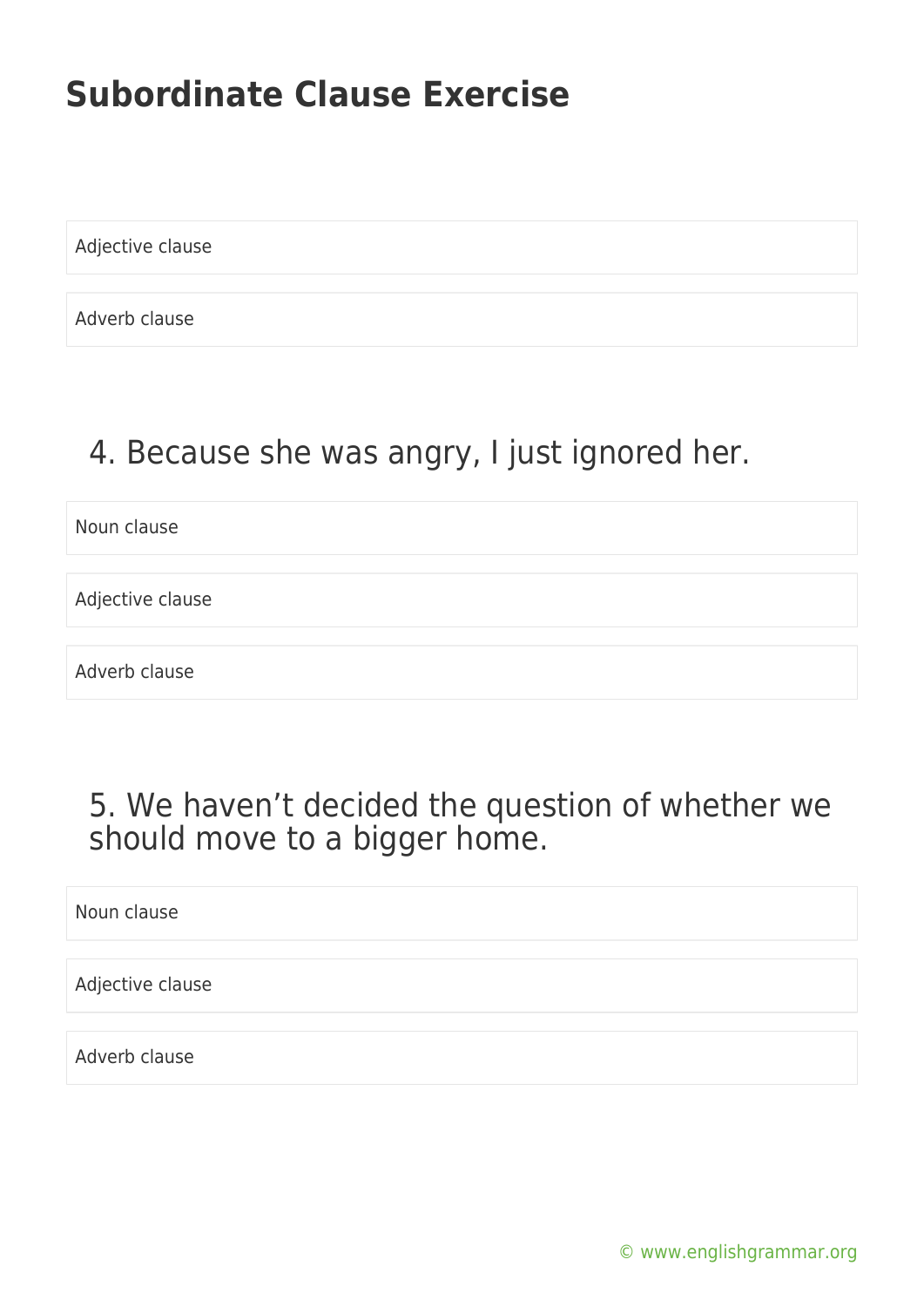6. She asked me where I had been the previous night.

Noun clause Adjective clause Adverb clause

## 7. I know a man who can't hear or talk.

Noun clause

Adjective clause

Adverb clause

# 8. She asked me if I had seen her key.

Noun clause

Adjective clause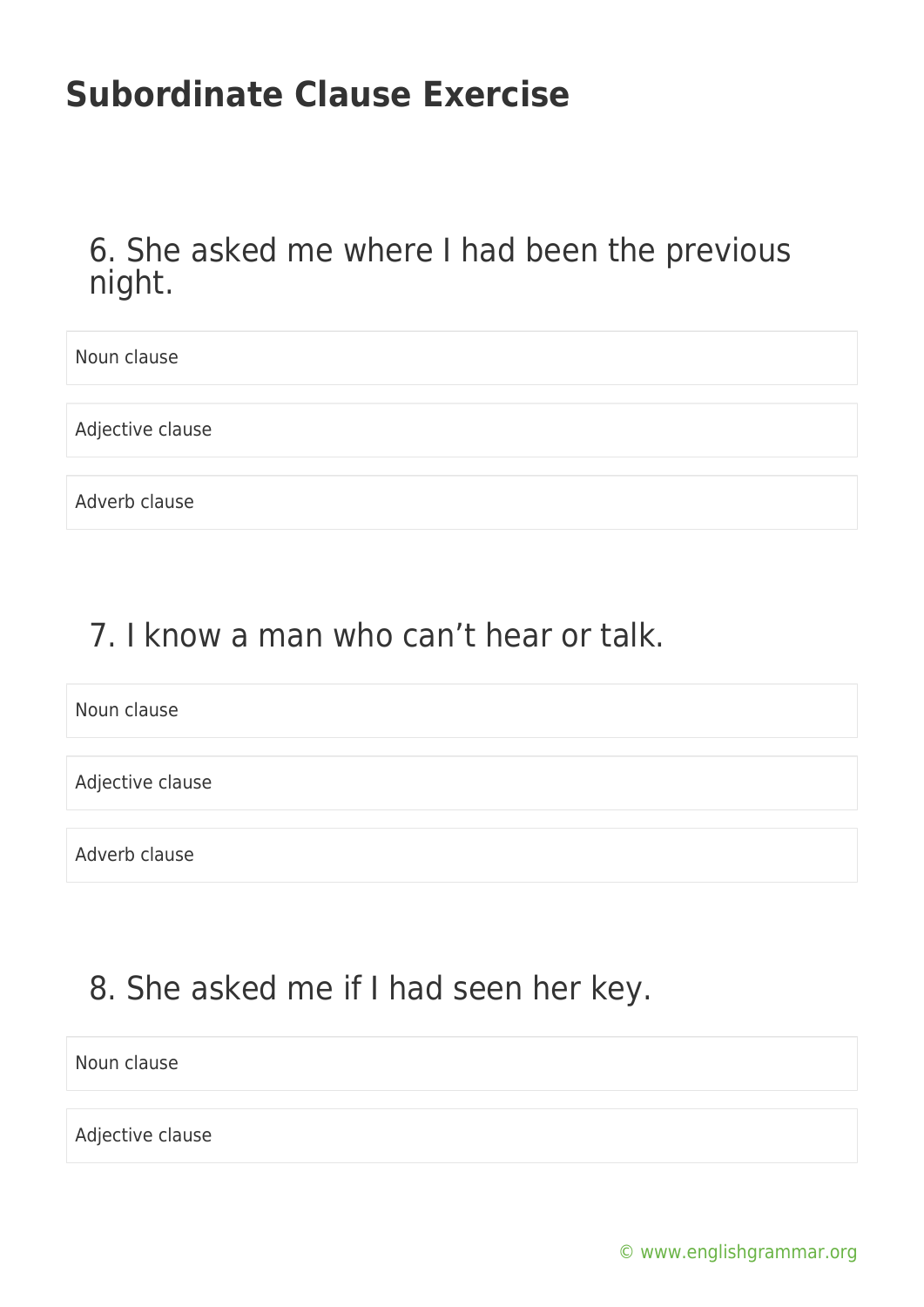Adverb clause

#### 9. I have a friend whose parents are doctors.

Noun clause

Adjective clause

Adverb clause

## 10. She asked me if I could help her.

Noun clause

Adjective clause

Adverb clause

#### 11. As soon as we heard the gunshots, we rushed inside.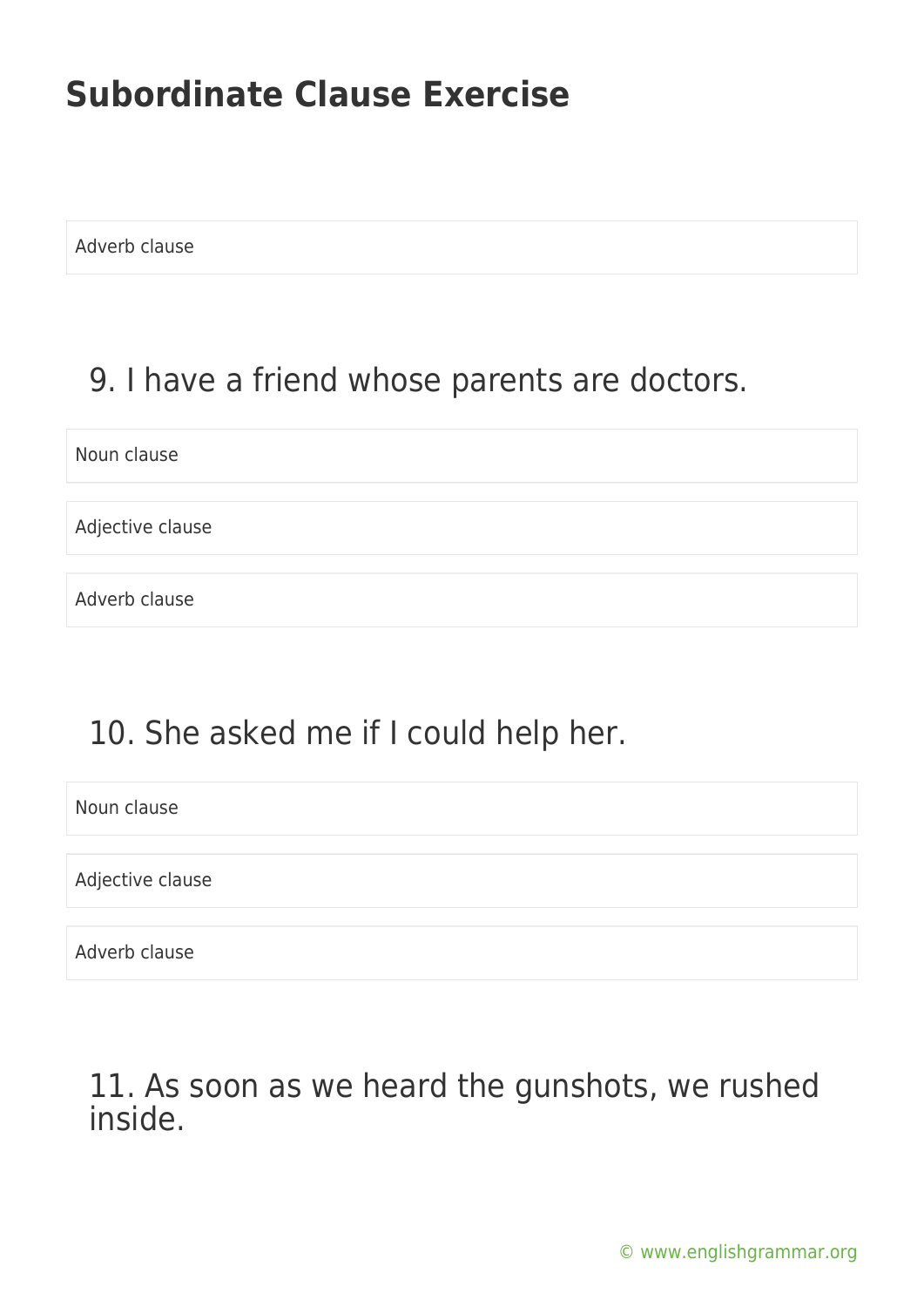Noun clause

Adjective clause

Adverb clause

#### 12. You will lose all of your friends if you continue to behave like this.

Noun clause

Adjective clause

Adverb clause

#### Answers

She said that she was going. (Noun clause) I want to know why you are angry with me. (Noun clause) Though it was freezing cold, I went for a walk. (Adverb clause) Because she was angry, I just ignored her. (Adverb clause) We haven't decided the question of whether we should move to a bigger home. (Noun clause)